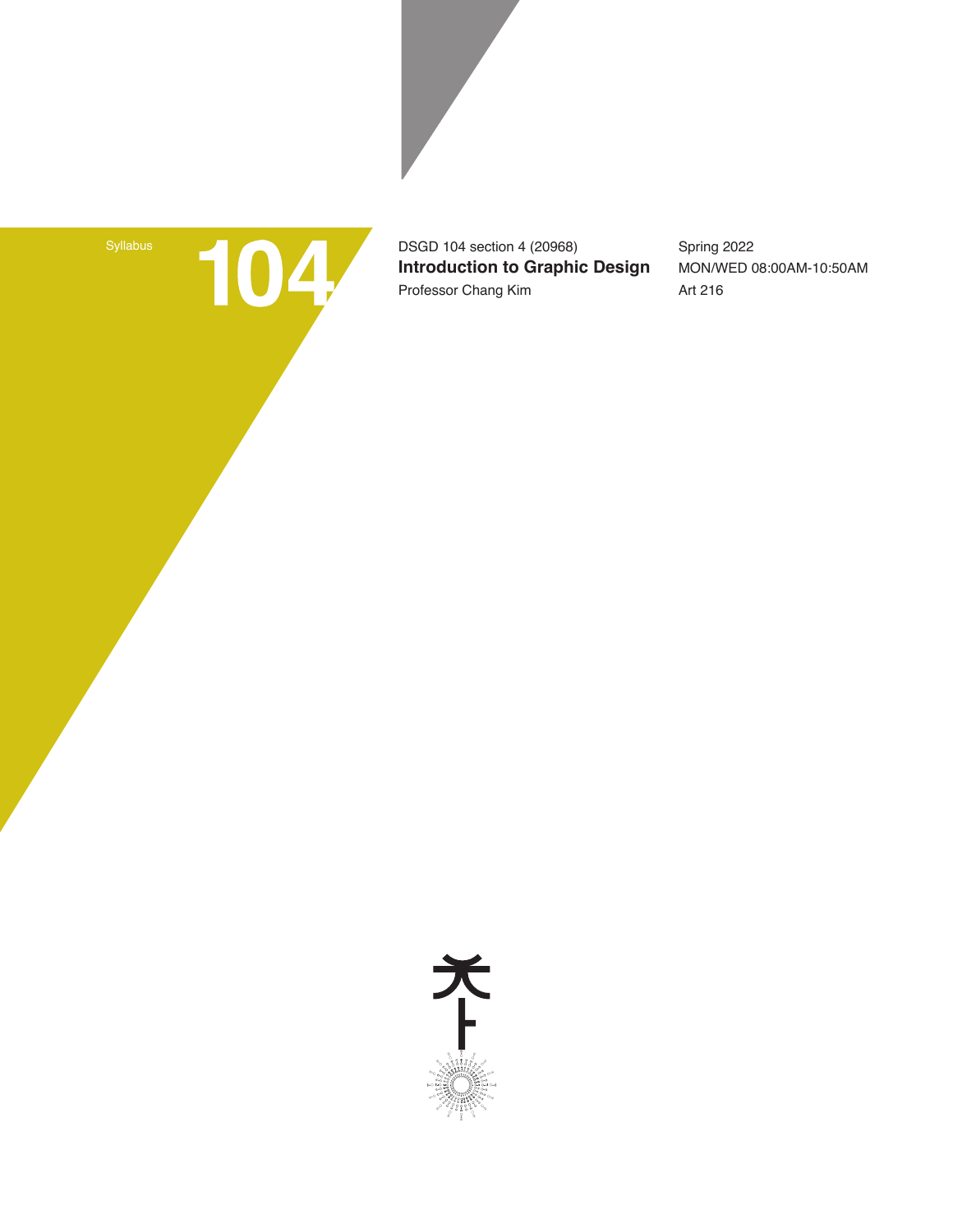Instructor Chang Kim Professor Graphic Design

Office Location San Jose State University School of Art & Design 229 Art Building 408.924.4382 Chang.kim@sjsu.edu

Office Hours: (Zoom meeting by appointment only) Mondays and Wednesdays 3:00PM~4:00PM

https://sjsu.zoom.us/j/82757975540?pwd =M3JNcFVYbjkzYVdXbWNTOTBQeXc1 dz09 Password: 111883

You are responsible for regularly checking with the messaging system through email and Google Drive class folder (or other communication system as indicated by the instructor.)

Dsgd 104 Introduction to Graphic Design Section 4 (20968) Professor Chang Kim

Spring 2022 Mondays and Wednesdays 08:00AM~10:50AM Art 216

# **DSGD 104 Introduction to Graphic Design**

This class is restricted to students who have declared majors: Art, Design Studies, Graphic Design, Interior Design, Industrial Design, Fine Arts, Advertising. Students must complete DSGD-99 and DSGD-100 to be eligible for this course.

Students must show proof of completed prerequisites (major form signed by a design advisor, grade report, transcript, or an advisor memo) to the instructor by the second class meeting. This course is 3 semester units and graded

# **Faculty Web Page and Messaging System**

Copies of the course materials such as the syllabus, major assignment handouts, etc. may be found on my faculty web page at http://www.sjsu.edu/design/design\_programs/ graphic\_design\_program/gd\_faculty/chang\_kim/ or via email communication. You are responsible for regularly checking with my email notification, Google Drive class folder, and other messaging system that are given.

Important Notice: This class uses only Google Drive clas folder (Not using Canvas) as the one designated storage for providing all the course related reference data and homework. You will be getting the permission to access below class folder before the first day of the instruction. https://drive.google.com/drive/folders/1dPGbz4Xbh0uAiiCk5UJJGYzpZqt1- B1W?usp=sharing

## **Course Description**

Familiarization to form and message development. Emphasis on visual concepts and fundamental design theory (From the course catalog.) This is a studio-intensive course where a series of 5 projects and 1 project archive address San José State Graphic Design program learning objectives. (Program learning objectives can be referenced on the department's website: http://www.sjsu.edu/design/design\_programs/graphic\_design\_ program/gd\_learning\_objectives/.)

Modes of learning will include: making in & outside of class time (drawing, sketching, photographing, and designing on the computer); short lectures, demonstrations, and presentations; research; individual and group critiques, work-in-progress discussions; homework assignments, and reflective writing. During critique, you will be encouraged—and expected—to develop evaluative positions on work presented in class, and to articulate those positions in group discussions. Your participation in class activities is essential for your learning and growth.

# **Course Goals and Student Learning Objectives**

The goal of this course is to contribute to students' ability to develop an integrated visual system—or in other words—to communicate a design idea across multiple outputs & formats. The goal of this course is to further develop your understanding of the basic objectives, principles, and methods used in graphic design. The projects you'll be assigned in this class are designed to provide a range of opportunities for creative problem solving within practical constraints.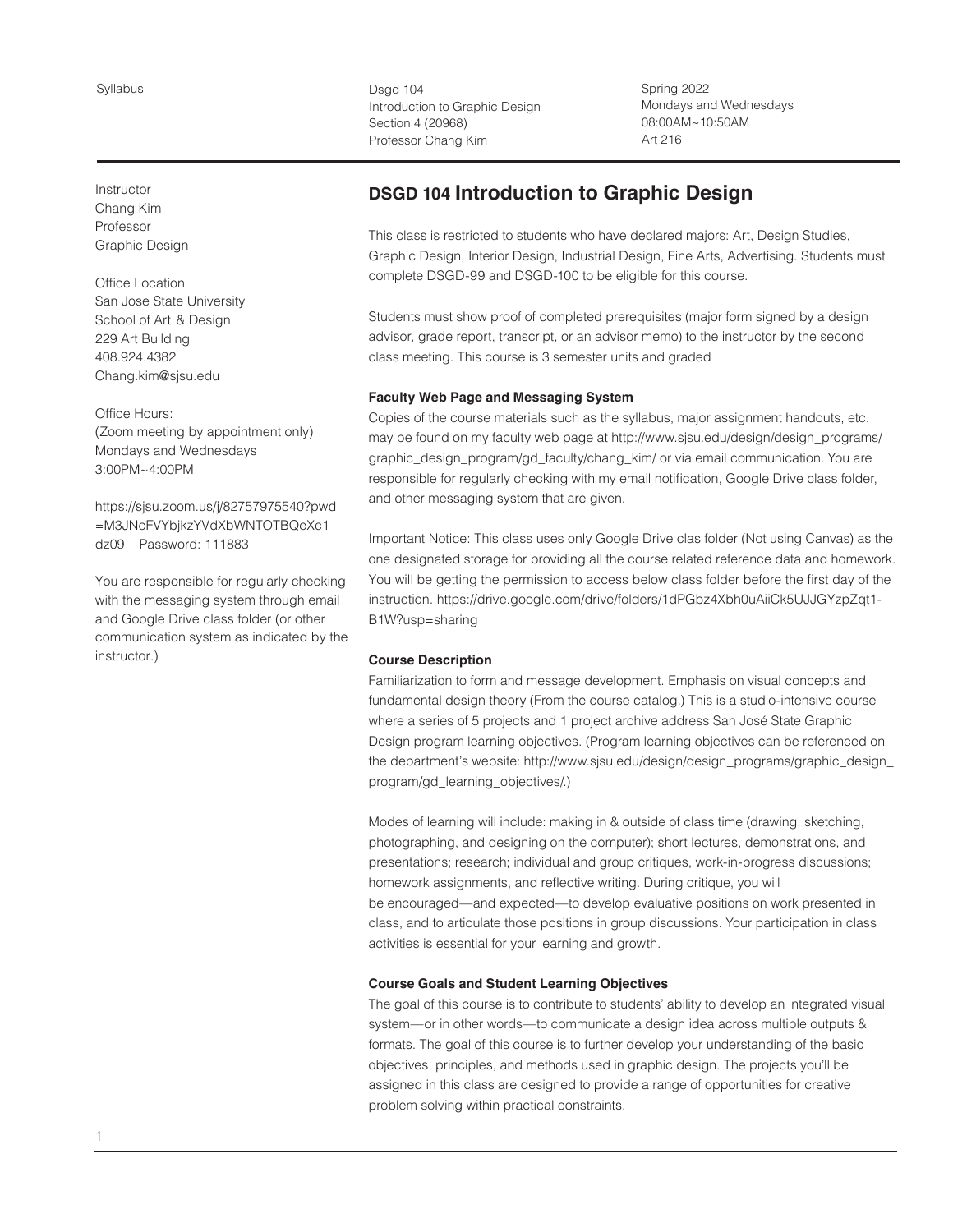Spring 2022 Mondays and Wednesdays 08:00AM~10:50AM Art 216

## **Course Content Learning Outcomes**

Upon successful completion of this course, students will be able to:

- 1 identify design elements and techniques used in visual compositions;
- 2 use interrelated design principles to build and work with design elements;
- 3 apply design theories as a foundation for the design decisions you make;
- 4 build various visual elements (diagramming, story boarding, key framing, etc.);
- 5 demonstrate care and attention to detail while crafting prototypes and final design outcomes;
- 6 develop an effective design process for solving visual problems, which will allow you to develop, iterate, refine, and ultimately transmit an idea through visual form;
- 7 engage in thoughtful discussion, critique, and debate about visual communication;
- 8 think critically about the relationship between form and content, methods and tools;
- 9 use the library, the internet, and other research methods (observational, experiential) to search for information relevant to your topic, and to support your design outcomes.

#### **Recommended Texts/Readings**

- Graphic Design: The New Basics by Ellen Lupton & Jennifer Cole Phillips
- Thinking With Type by Ellen Lupton ISBN-10: 1568989695
- Problem Solved, Michael Johnson, 2002, 2004
- Visual Intelligence, Donald D. Hoffman, 2000
- Perception, Irvin Rock, 1985, 1995

#### **Library Resources (liaison)**

The San Jose State University Library supports student access to information with inperson reference at the King Library Reference Desk and specialized support for Design online at http://libguides.sjsu.edu/design/GraphicDesign. If you need access to a book, chapter, journal article, catalog, performance, video installation, primary source, art reproduction, please email to Aliza Elkin at aliza.elkin@sjsu.edu or call 408-808-2043. You may also use my library profile to schedule in-person and telephone appointments. She can often be found in the Administration offices on the 4th floor of the King Library.

#### **Canvas - New Library Tools**

There are two new library tools that let you quickly and easily embed library subject guides directly into your Canvas course. Video and PDF instructions are included below.

• Library Subject Guides

This option allows you choose from any library subject guide and embed it in a module. You can select an entire guide, just a page, or only a single box. When students click on the link, the resource will open within Canvas. Here is how to do it: PDF: https://libguides.sjsu.edu/ld.php?content\_id=38150038 Video: https://youtu.be/jW298-oVWxc

#### • Your Research Resources

This option adds a link to your course's left-hand navigation called Your Research Resources. On this page, students will find links to pre-selected guides that are best for your subject area as well as widgets that allow them to book a study room, check library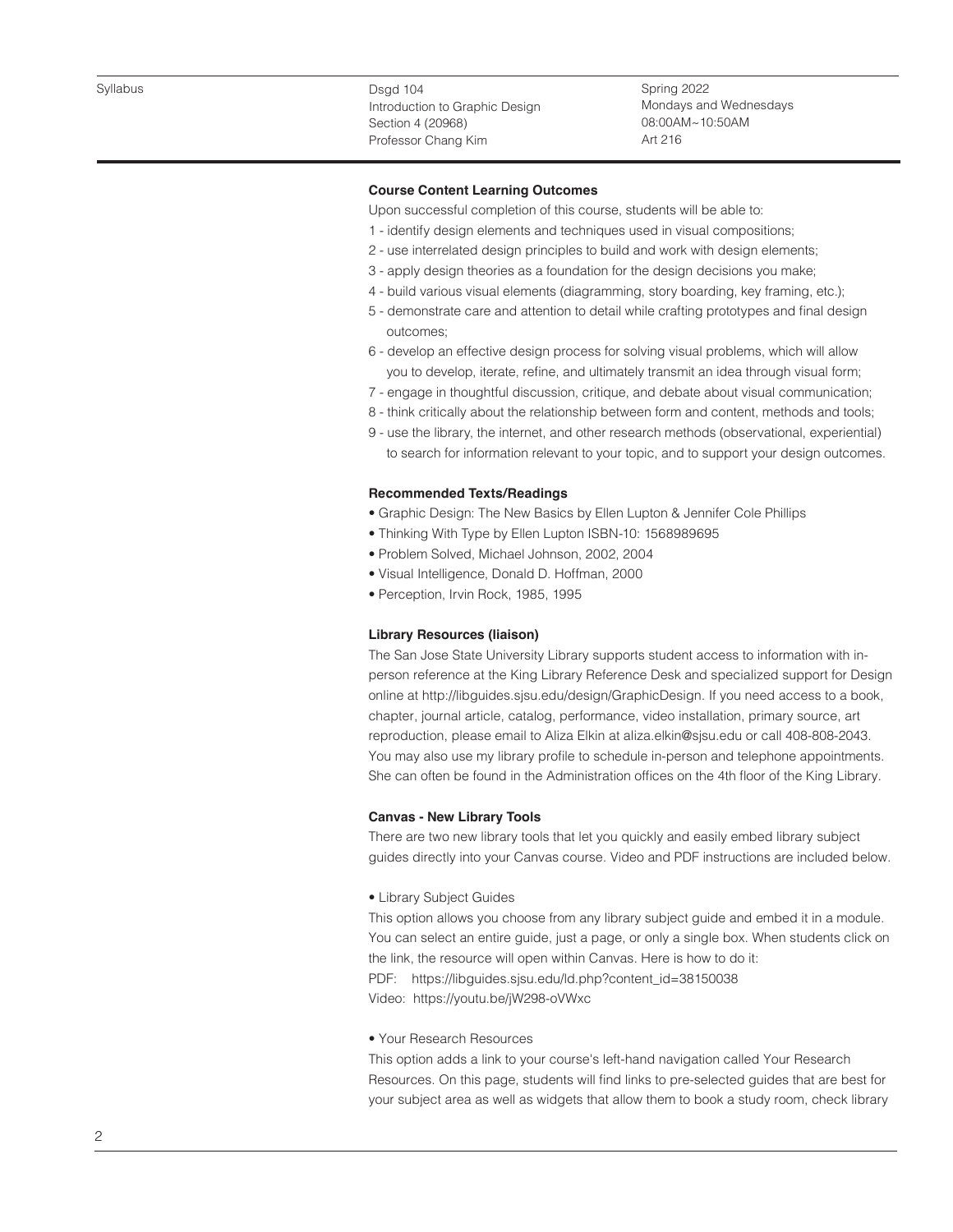Spring 2022 Mondays and Wednesdays 08:00AM~10:50AM Art 216

hours, and access the library's chat service and FAQs. When students click on a guide, it will open within Canvas. Here are the directions:

PDF: https://libguides.sjsu.edu/ld.php?content\_id=38150093

Video: https://youtu.be/YURf9tg6Xt8

If you have questions about the new Canvas tools, please contact me at aliza.elkin@sjsu. edu or Ann Agee at ann.agee@sjsu.edu or 408-808-2033.

# **Computer/Software Requirements:**

- Laptop computer with Adobe Creative Cloud (Photoshop, Illustrator, InDesign, and After Effect installed)
- Adobe Typekit "Portfolio Collection" (included with Creative Cloud subscription). (Link to SJSU eCampus website for information about subscribing: http://www.sjsu. edu/ecampus/teaching-tools/adobe/index.html)
- Reliable data backup (See 'A Note About Backups')
- WIFI Access (Link to SJSU IT: http://its.sjsu.edu/services/sjsuone/)
- Flash drive or external hard drive (Link to Wirecutter article The Best Portable Hard Drive for 2019: https://thewirecutter.com/reviews/best-portable-hard-drive/ )

### **Equipment:**

- Reliable access to a high quality digital camera and tripod
- Reliable access to a scanner
- Reliable access to laser & inkjet printers

### **Material Requirements**

- Wireless laptop computer with software (Adobe Creative Suite)
- Appropriate type fonts
- Always have your working digital files, and research reference materials
- Reliable data backup (Portable HD drive and other cloud based backup system)
- Wireless network access: www.sjsu.edu/sjsuone/
- Drawing implements and papers as in project description
- Pencil, kneaded eraser, ruler
- Black, gray, and color markers, extra fine to wide
- 9x12 marker pads and tracing pads
- Clear push pins
- Metal non-slip cutting rule (Schaedler precision rules also recommended)
- X-acto knife and #11 blades in dispenser/disposal unit
- Portable cutting surface (required for cutting in classrooms)
- Graphic arts adhesive (no spraying allowed in building)

# **Expenses** (this is not a course fee)**:**

The estimated cost for semester supplies/materials will vary according to the individual depending on your design outcomes. There is no course fee for this course. All BA students who registered this course are allowed to access free of charge software licensing, printing consumables, and related infrastructure through BA printing lab. However, due to the pandemic caused by COVID-19 Omicron recently, all campus course-related facilities are closed until Feb 13th, 2022.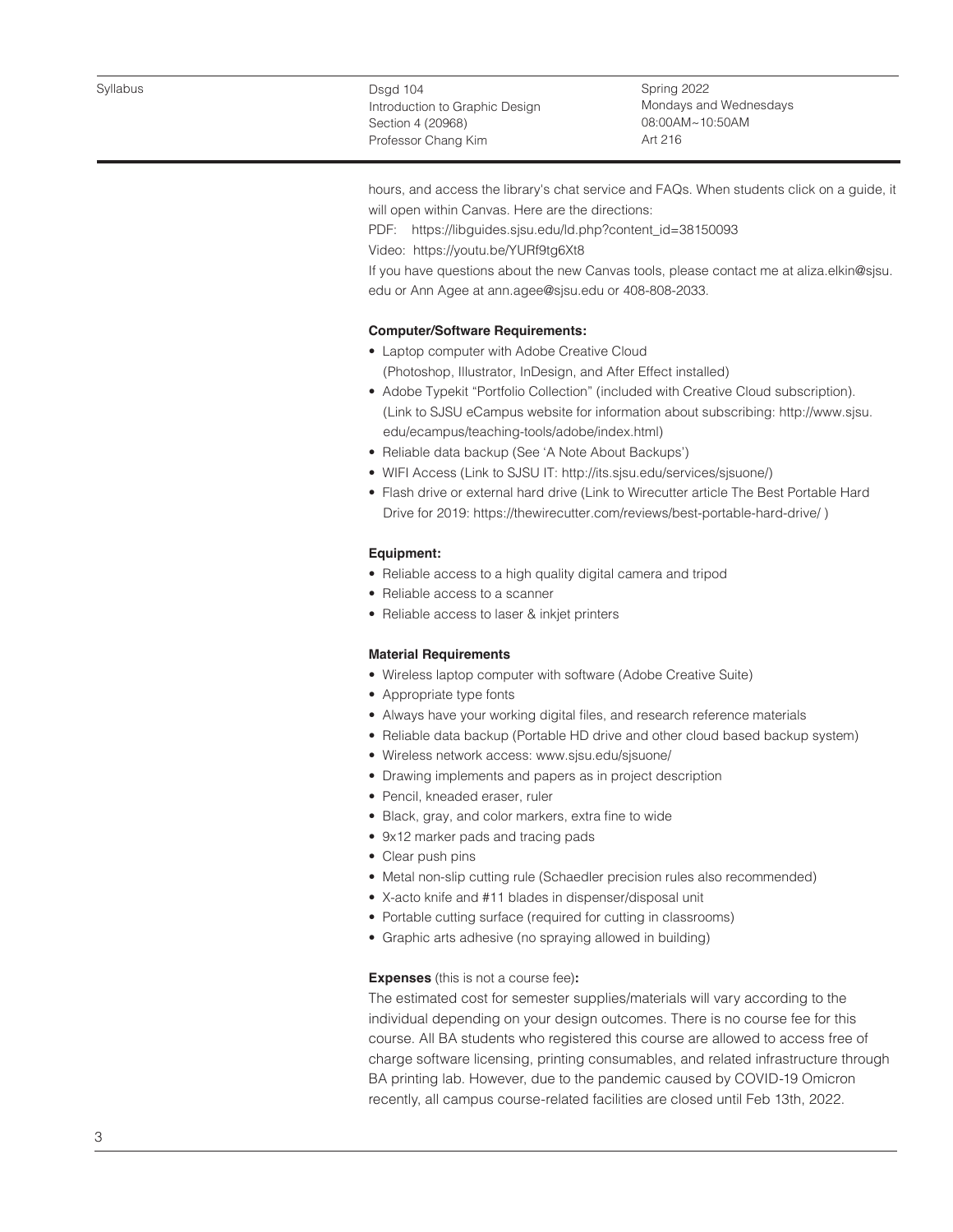Syllabus

Dsgd 104 Introduction to Graphic Design Section 4 (20968) Professor Chang Kim

Spring 2022 Mondays and Wednesdays 08:00AM~10:50AM Art 216

Semester grade will be weighted according to the following percentages:

Proportion of each grading segment

25% 25% 25% 25% 100% Total Project 1 Project 2 Project 3 Project 4

#### Grading Scale

| A+ | 95% and above |
|----|---------------|
| А  | 94% - 92%     |
| А- | 91% - 90%     |
| B+ | 89% - 85%     |
| R  | 84% - 82%     |
| В- | $81\% - 80\%$ |
| C+ | 79% - 75%     |
| C  | 74% - 72%     |
| C- | 71% - 70%     |
| D+ | 69% - 65%     |
| D  | 64% - 62%     |
| D- | 61% - 60%     |
| F  | below 60%     |

Thus, we could not access the GD print lab at this moment. However, you will be permitted to access printing lab as soon as the class mode resume back to "inperson mode" and the assignment will be required printing on papers as the final outcome to submit.

# **Course printing allowance:**

There is no course fee for this course. All BA Graphic Design major students who registered this course are allowed to access free of charge software licensing, printing consumables, and related infrastructure through BA print lab.

Students may access the graphic design program's in-house printing facility during the class session's open lab hours, all users must respect print lab policy's, as well as wireless printing procedures; the printing allowance includes course related materials only, 50 Black and White (8.5 x 11) or (11 x 17) and 30 color (8.5 x 11) or (11 x 17) prints.

However, during the online only class mode sessions, our course-related facilities are not accessible. You may only access our BA GD print lab during the class in session on the assigned dates only due to the safty control. You will be notified when you can access the print lab and require to submit the printed outcomes.

# **Administrative Policies:**

This course is an essential component of your curriculum at SJSU. We have a good amount of work to complete this term, so in order professionally and effectively deliver the curriculum it is necessary to establish some ground rules. Students are expected to read this syllabus thoroughly and to observe all of the regulations laid out.

# **Course Tool and Faculty Communication**

Given the transition to remote learning for some portion of the sessions through out this Spring semester, I will be using the following platforms to distribute course materials and conduct course activities when we are online class mode. Otherwise, we will meet in A216 classroom and access to the output lab (print lap in Art Building):

• Zoom: Our class meetings will be held via Zoom. Unless otherwise noted, we will meet at our regularly-scheduled class time. This is also where you will communicate with me and your classmates, give and receive feedback about work during the class in session. You also check in with your groups during the breakout session as well. Here is the link for our Zoom call registration in advance for the class meeting:

https://sjsu.zoom.us/j/87311883212?pwd=Nm1sbzNjSVB5ZWEzNTBKMXY1YndwUT09 Password: 998014

• Google Drive: I will also be posting all of our class materials (including Lectures, Demos, Handouts,) to a folder on Google Drive. This will be our primary means for communication, download lecture reference, and assignment materials, as well as submission of your homework files. You are responsible for regularly checking the notification and agenda here to learn of any class updates. Make your homework file should be named as "LastName\_FirstName\_DsGD 104\_Project#)" when submitting. Here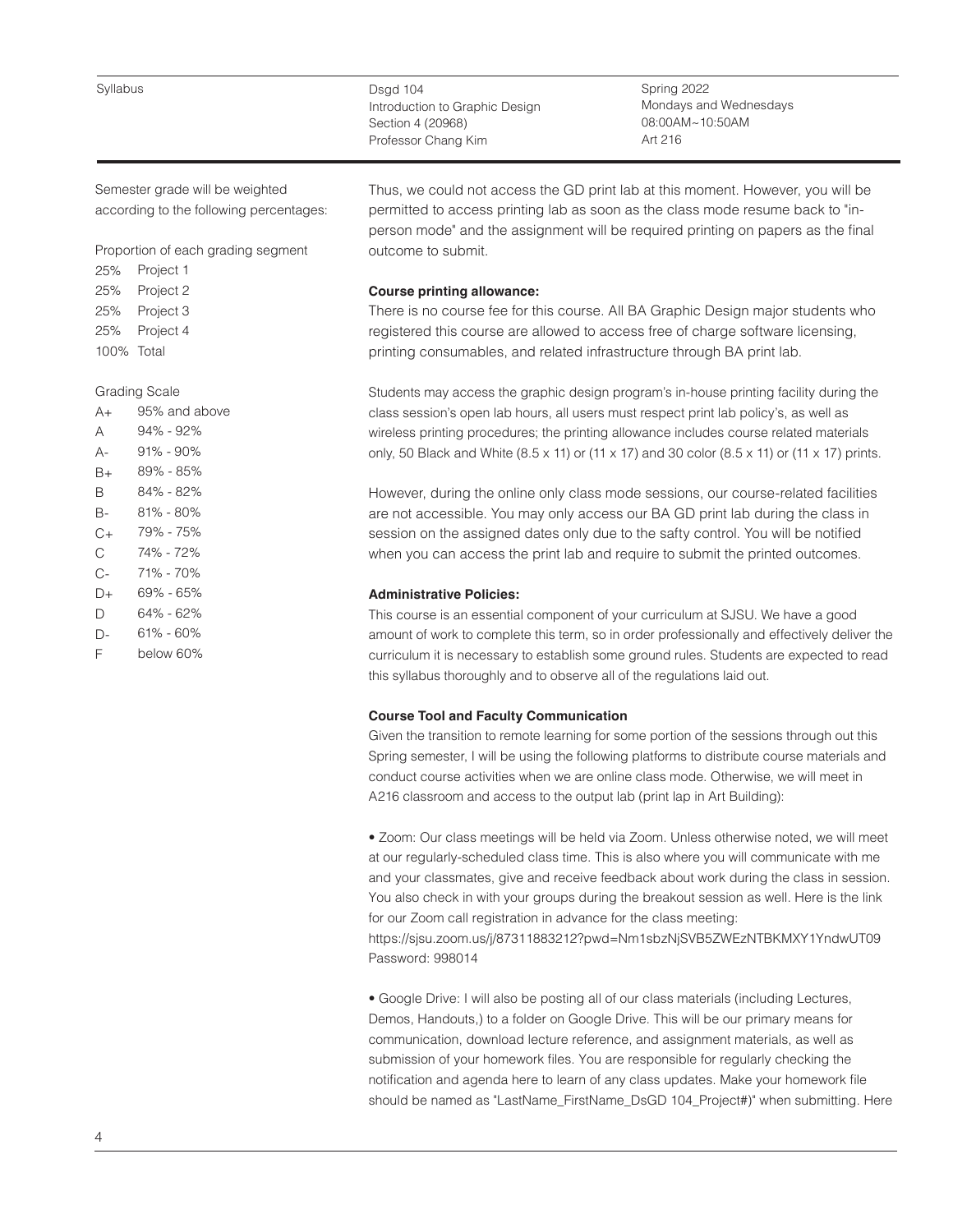Spring 2022 Mondays and Wednesdays 08:00AM~10:50AM Art 216

is a link to view our shared folder: https://drive.google.com/drive/folders/1qxGwfmpa4X\_ Qm\_6TCaxyhW3R-IAsslAC?usp=sharing

• Email (chang.kim@sjsu.edu): This is the primary communication tool in general during the weekday only (MON through FRI) from 9am to 5pm (No weekend.)

• Office hours: My office hours will be held on MON & WED from 3pm to 4pm through Zoom meeting only. You can email me for an appointment at chang.kim@sjsu.edu

### **Studio Expectations**

This course is an essential, foundational, component of your design curriculum at SJSU, and in order for each student to have a meaningful experience in this class, it is critical that we establish an atmosphere of mutual commitment and respect.

Success in this course is based on the expectation that students will spend, for each unit of credit, a minimum of 45 hours over the length of the course (normally three hours per unit per week) for instruction, preparation/studying, or course related activities, including but not limited to internships, labs, and clinical practice. Other course structures will have equivalent workload expectations as described in the syllabus. A safe and respectful community is everyone's responsibility: faculty and students alike. I encourage you to make friends in class and look out for each other. If you notice someone who might be in trouble or in need of assistance, don't hesitate to ask them if they need support, or let me know so I can help.

It is my intent that students from all backgrounds be well-served by this course, and that the experiences and perspectives each of you brings to this studio be viewed as a resource, strength and benefit. As a members of this class, we agree to do everything we can to contribute to a supportive, productive, and collaborative learning environment:

- Take every step necessary to minimize distractions during class.
- Come to class prepared with the necessary tools, materials, working digital files, and/or research and reference materials. (Please make sure to have a charger handy, and make sure to implement a backup strategy.)
- Sign-in to our meetings on time and to remain until the class is over or excused. If you must leave before the end of class, please inform me before class and try your best not to disturb other students when you leave. If you get disconnected, simply rejoin the call using the same link.
- If you are absent, find out what you missed from a classmate, and come to the next class prepared, as if you did not miss a class. If you have specific questions that cannot be answered by your classmates, you may email me. (Please do not email me asking, "What did I miss?")
- Be respectful during lectures and when other students are presenting. Keep your attention on the presenter, take notes, and ask for clarification when it's needed.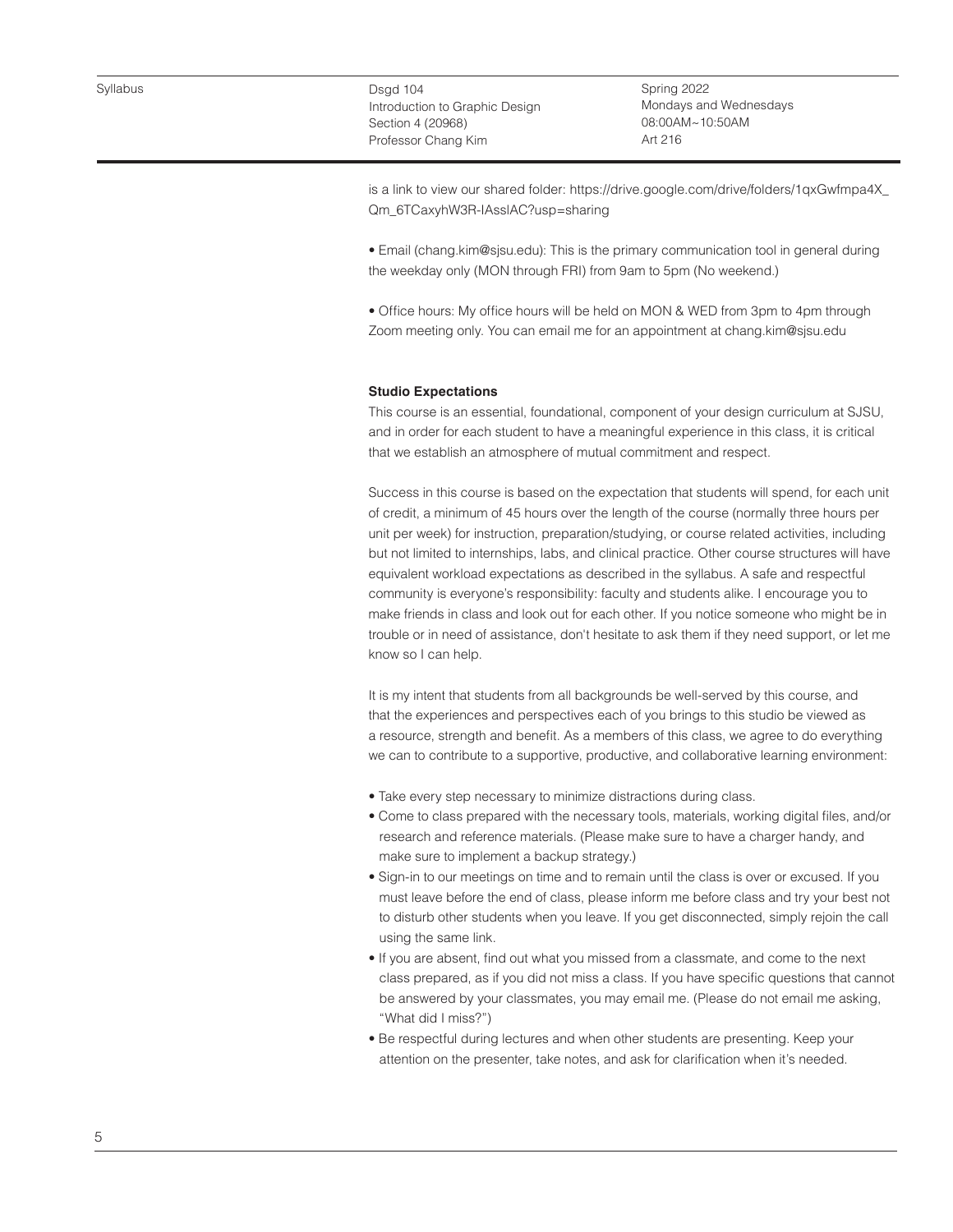Spring 2022 Mondays and Wednesdays 08:00AM~10:50AM Art 216

#### **On-line class protocol**

We are involved in a mutually beneficial communal learning experience, one that requires full attention and respectful behavior toward all members of the class. In order to maximize the learning experience, students are requested to observe the following etiquette guidelines:

- Students must take every step necessary to minimize distractions during class.
- Students are expected to arrive on time and to remain in class until the class is over, or excused. Be ready in the waiting room 10 minutes before the class starting time until allowing to be accessed in the main room in ZOOM on-line class meeting. If you have a prior engagement that requires you to leave before the end of class, please inform the instructor before class and take pains not to disturb other students when you leave.
- Announcements, handouts, and assignments are issued at the beginning of class. All critiques begin 10 minutes after official class start time; no work is to be added to the wall after a critique begins. It is your responsibility to inform yourself of any announcements or requirements that you miss due to late arrivals. Please do not interrupt class to ask about these. Remain after class if you have questions.
- Electronic devices not directly pertaining to your participation in this class must be turned off and put away before class starts. This means you may not place or receive calls, messages, play games, check e-mails, surf the web, pop into Facebook, etc.
- Laptops are to be used for course-related purposes only.
- Please do not eat during class, but drinking is allowed.
- Socializing during lectures or when other students are presenting material for the benefit of the class is counterproductive and inconsiderate.
- Turn on the video feature on ZOOM when checking attendance.
- Turn off the microphone feature on ZOOM during the lecture and tutorial session.
- You may ask any time if you have questions during the lecture or discussion.
- You are required to participate fully 3-hour session including, lecture, tutorial, small group discussion (breakout room), and in-class exercise practice, etc.
- The homework must be uploaded onto the designated folder in the Google drive class folder 1 hour before the class starts. Incomplete submission will be considered missing homework and be resulted in a grade reduction.
- 5 minutes-long Individual critique will be assigned to each student based on a specific time frame. While conducting individual critique, the rest of the students should be in place to breakout rooms for the small group discussions.
- It is expected that there will be about 2 hours of homework for each hour of class. Thus, there will be minimum of totally 12 hours per week for your homework.

# **Dropping and Adding:**

Students are responsible for understanding the policies and procedures about add/drop, grade forgiveness, etc. Refer to the current semester's Catalog Policies section at http:// info.sjsu.edu/static/catalog/policies.html. Add/drop deadlines can be found on the current academic calendar web page located at http://www.sjsu.edu/academic\_programs/ calendars/academic\_calendar/. The Late Drop Policy is available at http://www.sjsu.edu/ aars/policies/latedrops/policy/. Students should be aware of the current deadlines and penalties for dropping classes. Information about the latest changes and news is available at the Advising Hub at http://www.sjsu.edu/advising/.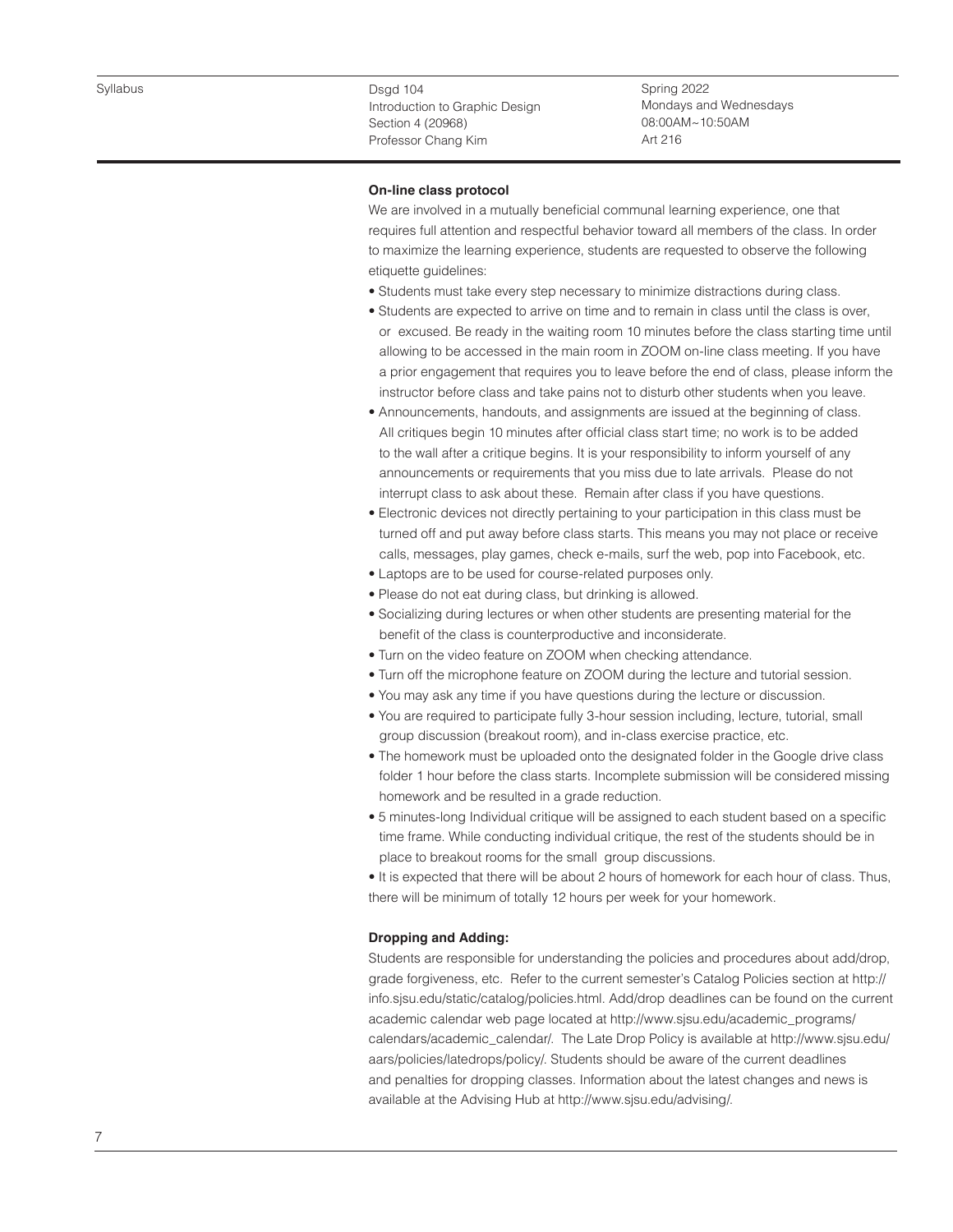Spring 2022 Mondays and Wednesdays 08:00AM~10:50AM Art 216

# **Grading Policy:**

The project and course performance will be evaluated according to the following components Each project (2 or more) will be graded upon completion and assigned a letter grade according to the University policy—A through F. An incomplete will be granted to students with documented extenuating circumstances e.g. debilitating illness, family emergency etc. Bases for the grading are below:

### Problem solving skills

Planning, organizing, research and content gathering (message development), analysis, sketching and content integration.

### Formgiving skills

Design exploration, development, and refinement. The synthesis of the elements, principles, and attributes of form into an effective, evocative product. The verbal/visual investigation of form and function.

# Presentation skills

The skill, dexterity, and attention to detail exhibited in presentation. The quality of line and form necessary for effective visual communication.

#### Participation and Preparation

Producing appropriate solutions to all required phases of development on projects both in quality and quantity. Engaged in class critiques and activities.

### **Grading Scale:**

### A-, A, A+ = Excellence (3.7–4.0)

Student consistently delivers creative and high quality work and demonstrates the ability to explore a wide range of alternative options as well as the ability to make intelligent and informed decisions on the final solution. Student is able to refine final solutions to instructor feedback. Student shows the ability to communicate ideas clearly and completely, both visually and verbally. Well-crafted and informed arguments support any and all design decisions. All projects are complete and on time. Student demonstrates a strong, engaged effort in work and in class. Student maintains at all times a positive attitude and commitment towards the profession, classmates, the instructor and their own development. Student participates in all regularly scheduled classes. Overall, student meets and exceeds the requirements of the course.

#### B-, B,  $B_{+}$  = Very good work (2.7–3.6)

Student demonstrates an above average effort in all areas. Work is complete and demonstrates no craft or technical problem areas. Student shows the ability to communicate decent rationale for design decisions and demonstrates improvement in all areas of professional development as a designer. Student maintains a positive attitude and involvement in all coursework and class activities.

#### C-, C,  $C_+$  = Adequate, average work  $(1.7–2.6)$

Student produces the minimum work required at an average quality level and provides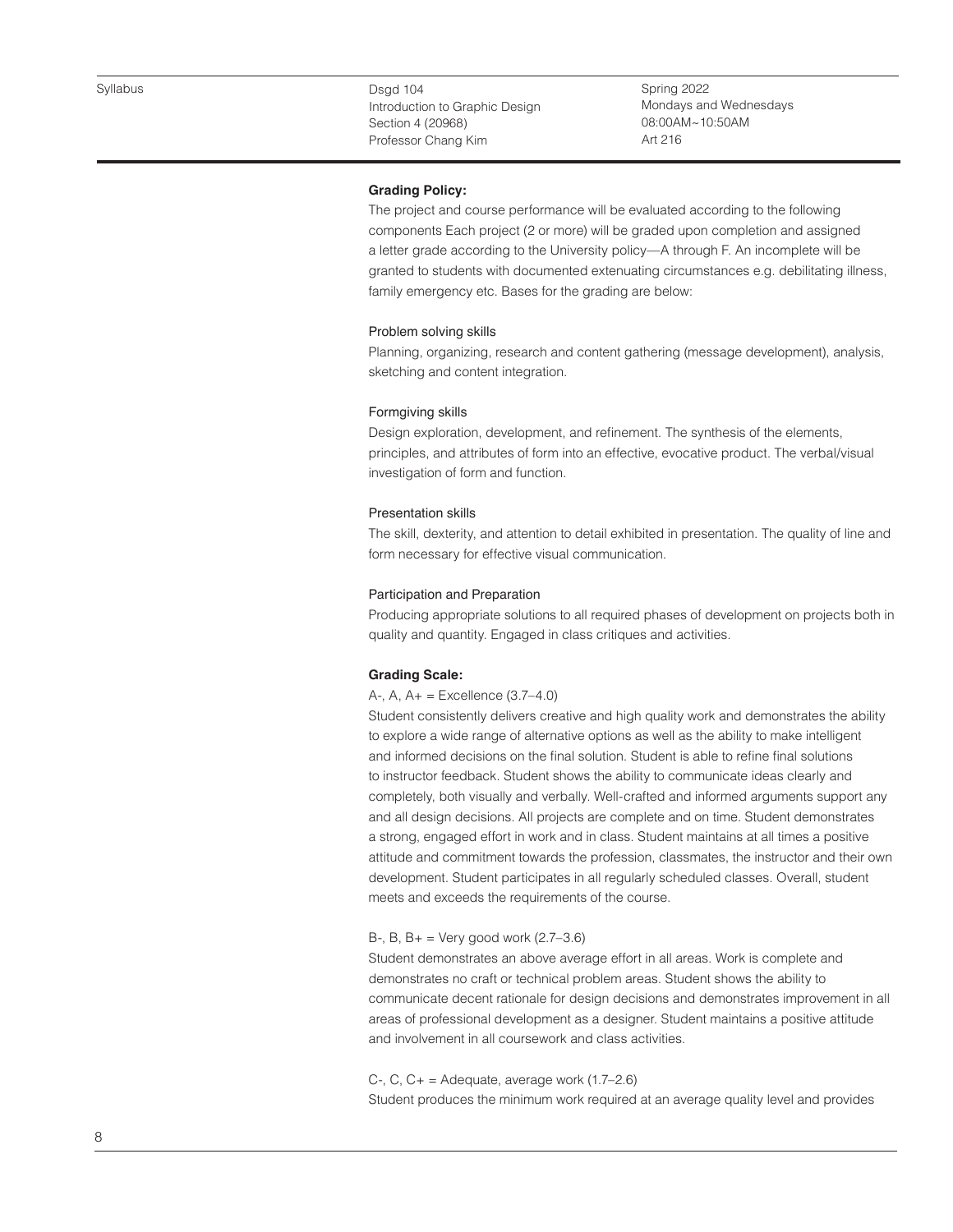Spring 2022 Mondays and Wednesdays 08:00AM~10:50AM Art 216

basic explanations for design decisions. Student demonstrates a basic understanding of the principles presented in class and may have some craft and technical problem areas. Student demonstrates average participation in all regularly scheduled classes.

### D-, D,  $D_+$  = Poor work and lack of effort  $(0.7-1.6)$

Student produces the minimum work required at below average quality and demonstrates little understanding of the principles

# $F =$  Failure to meet the course requirements (0.0–0.6)

Student demonstrates a lack of understanding of the basic principles discussed in class and is unable to convey creative and craft and technical ability as required. Student has little or no involvement in class discussions, repeatedly misses deadlines or critiques, and demonstrates little commitment to learning and their own development. Student shows little participation and/or is consistently late for class.

Important Notes about Grading All assignment are graded, therefore you should do your best on them or your course grade will be adversely affected.

- It is very important to complete all of them because:
- each develops a skill necessary for successful completion of assignments
- missing a portion of these assignments can lower your course grade substantially

# **Assignment Submission**

Specifics for each printed project will be described in class. Besides, you will also turn in digital files as follows for some projects & assignments: At each due date of the assignments, students are required to submit the assignment with a PDF and high-res image(s) of the final assignment. Upload your homework to Google Drive or Dropbox (You will receive email invitation to shared folder). All files must be labeled with your full name and assignment number (LastName\_FirstName\_DsGD 104\_Project#). Submit the files via Google Drive Class folder to "DSGD 104 Class Folder\_S2022". More specific format and guideline will be provided later during the regular class meetings.

#### **Deadlines:**

On the regularly scheduled Final Exam day and time is when you will submit the last project. No extensions will be given except in cases of documented emergencies, serious illness. If such a circumstance should arise, please contact the instructor as early as possible and be ready to provide documentation.

# **Extra Credit:**

Out of general fairness to all students, there will be no opportunities for extra credit assignments given in this class in general. However, making revisions to the projects is highly recommended to improve better quality of the final portfolio.

#### **University Policies:**

Academic Integrity

Your commitment as a student to learning is evidenced by your enrollment at San Jose State University. The University's Academic Integrity policy, located at http://www.sjsu.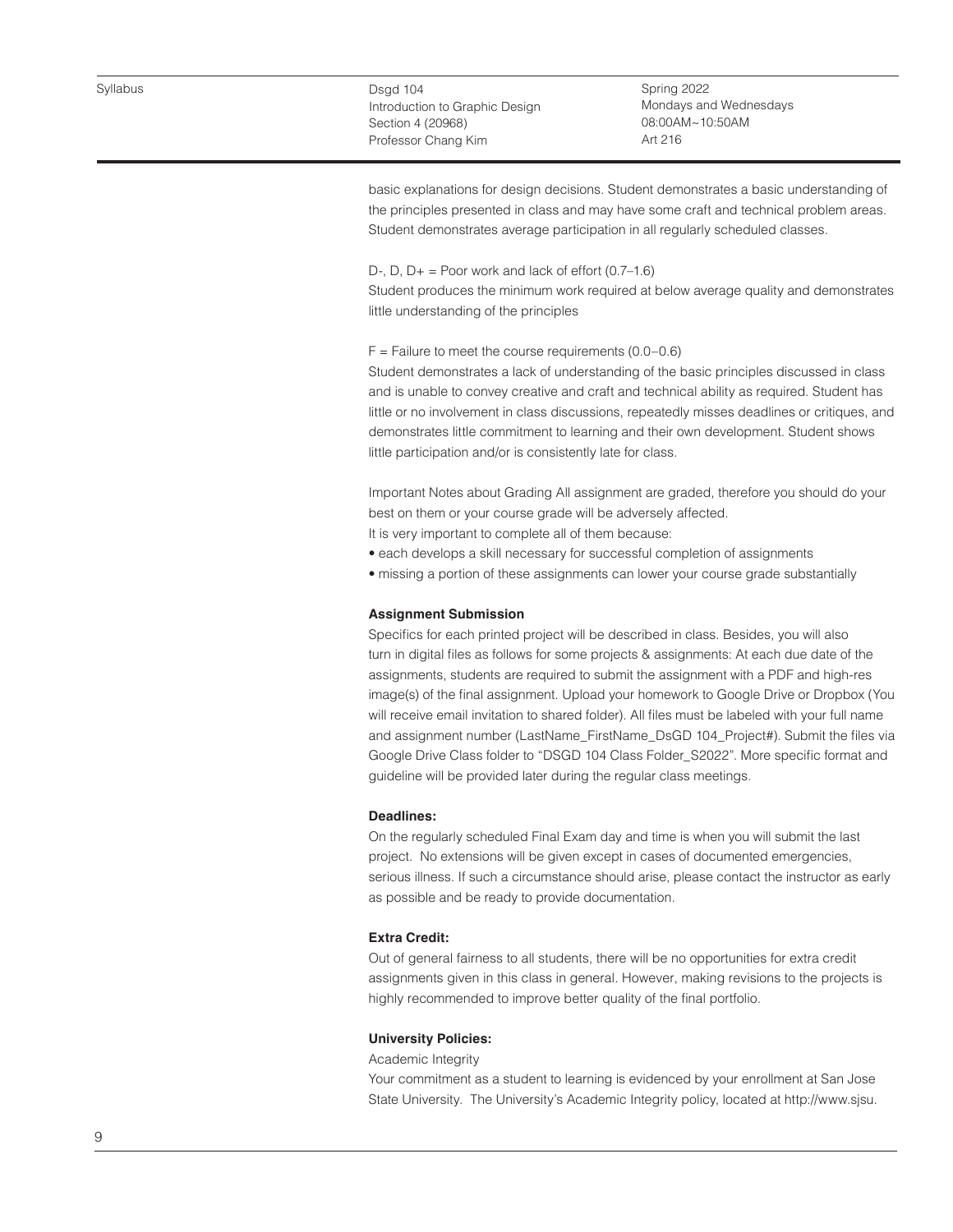Spring 2022 Mondays and Wednesdays 08:00AM~10:50AM Art 216

edu/senate/S07-2.htm, requires you to be honest in all your academic course work. Faculty members are required to report all infractions to the office of Student Conduct and Ethical Development. The Student Conduct and Ethical Development website is available at http://www.sa.sjsu.edu/judicial\_affairs/index.html.

Instances of academic dishonesty will not be tolerated. Cheating on exams or plagiarism (presenting the work of another as your own, or the use of another person's ideas without giving proper credit) will result in a failing grade and sanctions by the University. For this class, all assignments are to be completed by the individual student unless otherwise specified. If you would like to include your assignment or any material you have submitted, or plan to submit for another class, please note that SJSU's Academic Policy S07-2 requires approval of instructors.

# **Campus Policy in Compliance with the American Disabilities Act:**

If you need course adaptations or accommodations because of a disability, or if you need to make special arrangements in case the building must be evacuated, please make an appointment with me as soon as possible, or see me during office hours. Presidential Directive 97-03 requires that students with disabilities requesting accommodations must register with the Disability Resource Center (DRC) at http://www.drc.sjsu.edu/ to establish a record of their disability.

# **Student Technology Resources:**

Computer labs for student use are available in the Academic Success Center located on the 1st floor of Clark Hall and on the 2nd floor of the Student Union. Additional computers are also available in the Martin Luther King Library. A wide variety of audiovisual equipment is available for student checkout from Media Services located in IRC 112. These items include digital and VHS camcorders, VHS and Beta video players, 16 mm, slide, overhead, DVD, CD, and audiotape players, sound systems, wireless microphones, projection screens and monitors.

#### **Student Technology Resources:**

Computer labs for student use are available in the Academic Success Center located on the 1st floor of Clark Hall and on the 2nd floor of the Student Union. Additional computers are also available in the Martin Luther King Library. A wide variety of audio-visual equipment is available for student checkout from Media Services located in IRC 112. These items include digital and VHS camcorders, VHS and Beta video players, 16 mm, slide, overhead, DVD, CD, and audiotape players, sound systems, wireless microphones, projection screens and monitors.

### **Student affairs:**

The Division of Student Affairs provides a wide variety of services – career development, health and wellness, campus life, leadership development, cross cultural experiences, disability resources, psychological counseling, student housing, recreation, and cocurricular events. If you are interested in learning more about the departments and opportunities and services, please visit http://www.sjsu.edu/studentaffairs/.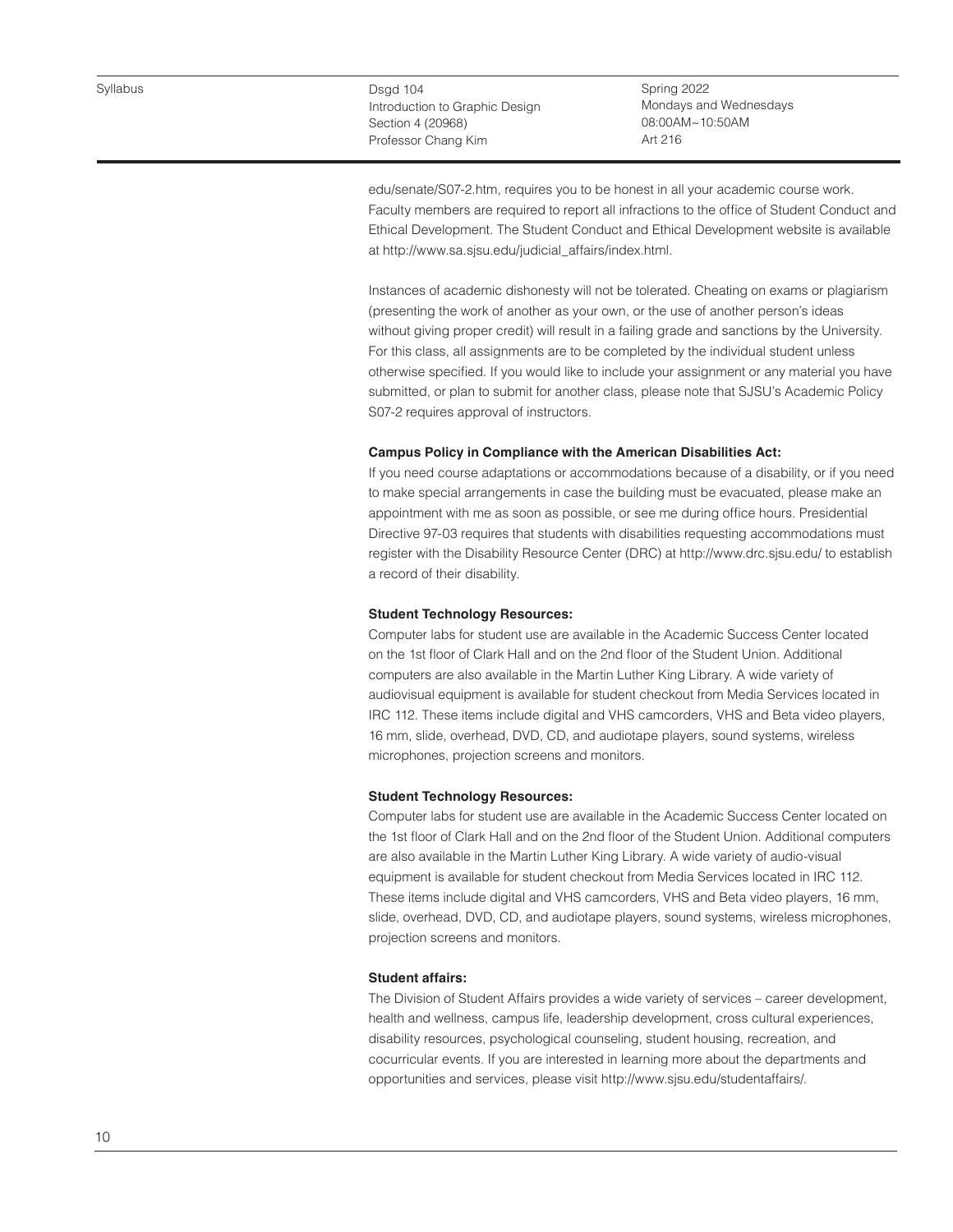Spring 2022 Mondays and Wednesdays 08:00AM~10:50AM Art 216

# **Campus Emergency and Other Aid:**

Emergency call: Call to the police office at 911 or pick up a Blue light phones. Escort Service: 4-2222. "Individuals with disabilities may contact the Disability Resource center on campus, 924-6000, Administration building 110, for a variety of formats such as Braille, large print, sign interpreters, assistive listening devices, audio tape, and accommodations for physical.

# **Learning Assistance Resource Center:**

The Learning Assistance Resource Center (LARC) is located in Room 600 in the Student Services Center. It is designed to assist students in the development of their full academic potential and to inspire them to become independent learners. The Center's tutors are trained and nationally certified by the College Reading and Learning Association (CRLA). They provide content-based tutoring in many lower division courses (some upper division) as well as writing and study skills assistance. Small group, individual, and drop-in tutoring are available. Please visit the LARC website for more information at http://www.sjsu.edu/larc/.

# **SJSU Writing Center:**

The SJSU Writing Center is located in Room 126 in Clark Hall. It is staffed by professional instructors and upper-division or graduate-level writing specialists from each of the seven SJSU colleges. Our writing specialists have met a rigorous GPA requirement, and they are well trained to assist all students at all levels within all disciplines to become better writers. The Writing Center website is located at http://www.sjsu.edu/writingcenter/about/staff/.

# **Peer Mentor Center:**

The Peer Mentor Center is located on the 1st floor of Clark Hall in the Academic Success Center. The Peer Mentor Center is staffed with Peer Mentors who excel in helping students manage university life, tackling problems that range from academic challenges to interpersonal struggles. On the road to graduation, Peer Mentors are navigators, offering "roadside assistance" to peers who feel a bit lost or simply need help mapping out the locations of campus resources. Peer Mentor services are free and available on a drop –in basis, no reservation required. The Peer Mentor Center website is located at http://www.sjsu.edu/muse/peermentor/

#### **Campus Emergency Numbers:**

Police 911 Escort Service 4-2222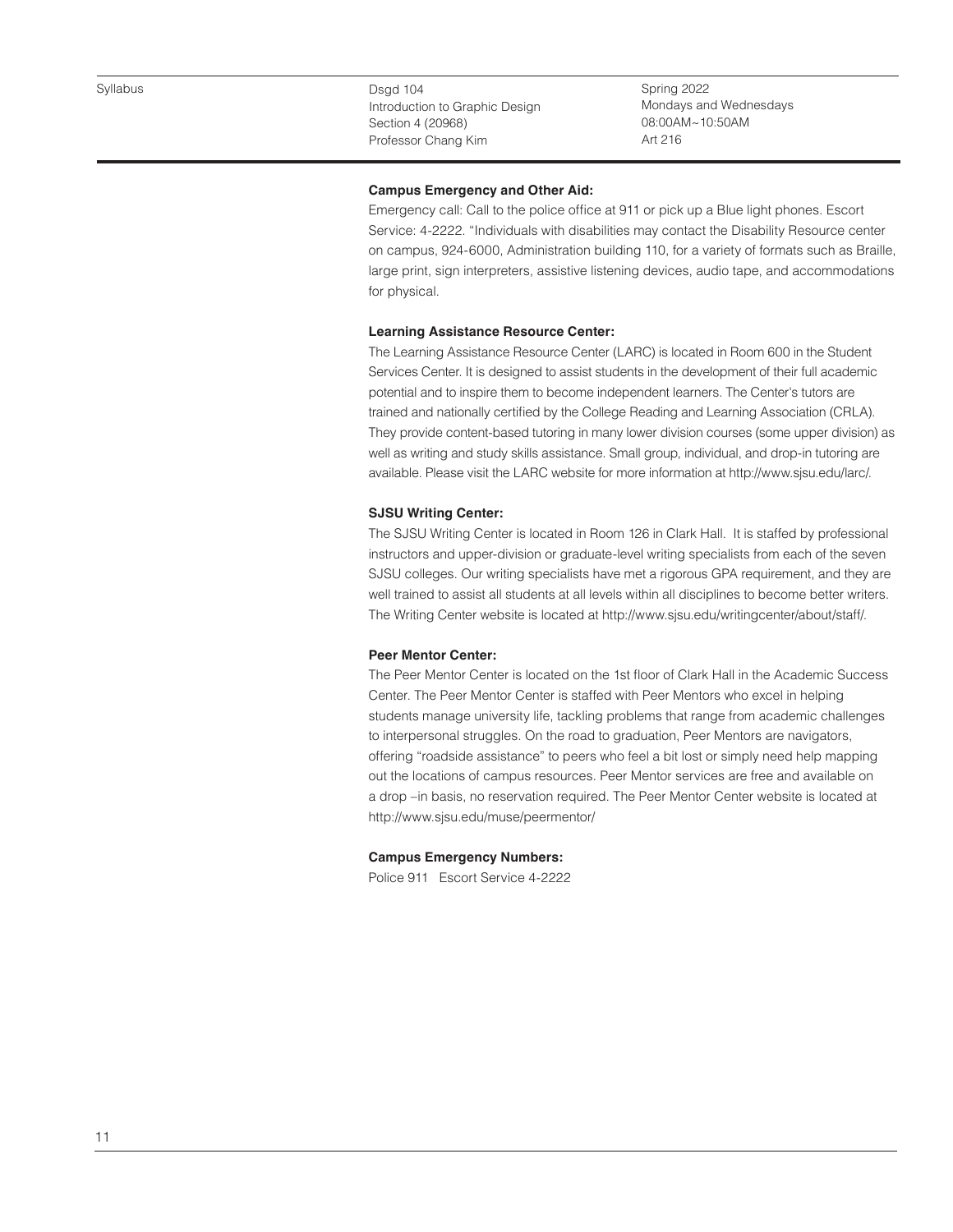Dsgd 104 Introduction to Graphic Design Section 4 (20968) Professor Chang Kim Spring 2022 Mondays and Wednesdays 08:00AM~10:50AM Art 216 Week 1 Week 2 Week 3 Week 4 Week 5 Week 6 Week 7 01/26 WED On-line mode 01/31 MON On-line mode 02/02 WED On-line mode 02/07 MON On-line mode 02/09 WED On-line mode 02/14 MON In-person mode 02/16 WED In-person mode 02/21 MON In-person mode 02/23 WED In-person mode 02/28 MON In-person mode 03/02 WED In-person mode 03/07 MON In-person mode 03/09 WED On-line mode 03/14 MON On-line mode **Timeline (Course Schedule):**  This schedule is used as a guideline and subject to change with fair notice. There will be some online only sessions depending on the circiumstance and situation. **Project 1: Content Map**  Course overview and project introduction and lecture Phase 1: Discovery and Analysis Research Content gathering, project definition, strategy and recommendations. Phase 2: Concept Development and Design (Group critique) Sketching and content integration, exploration, development. Phase 3: Experimentation and Implementation (Individual critique) Design development and exploration Phase 4: Implementation and Refinement (Group critique) Design development and exploration Phase 5: Finalization of the design Revising and alternating design focusing on details and production specification Project due: Presentation and submission **Project 2: Social Media Campaign**  Project introduction and lecture Phase 1: Discovery and Analysis Research Content gathering, project definition, strategy and recommendations. Phase 2: Concept Development and Design (Group critique) Sketching and content integration, exploration, development. Phase 3: Experimentation and Implementation (Individual critique) Design development and exploration Phase 4: Implementation and Refinement (Group critique) Design development and exploration Phase 5: Finalization of the design Revising and alternating design focusing on details and production specification Project due: Presentation and submission **Project 3: Brochure Design** Project introduction and lecture